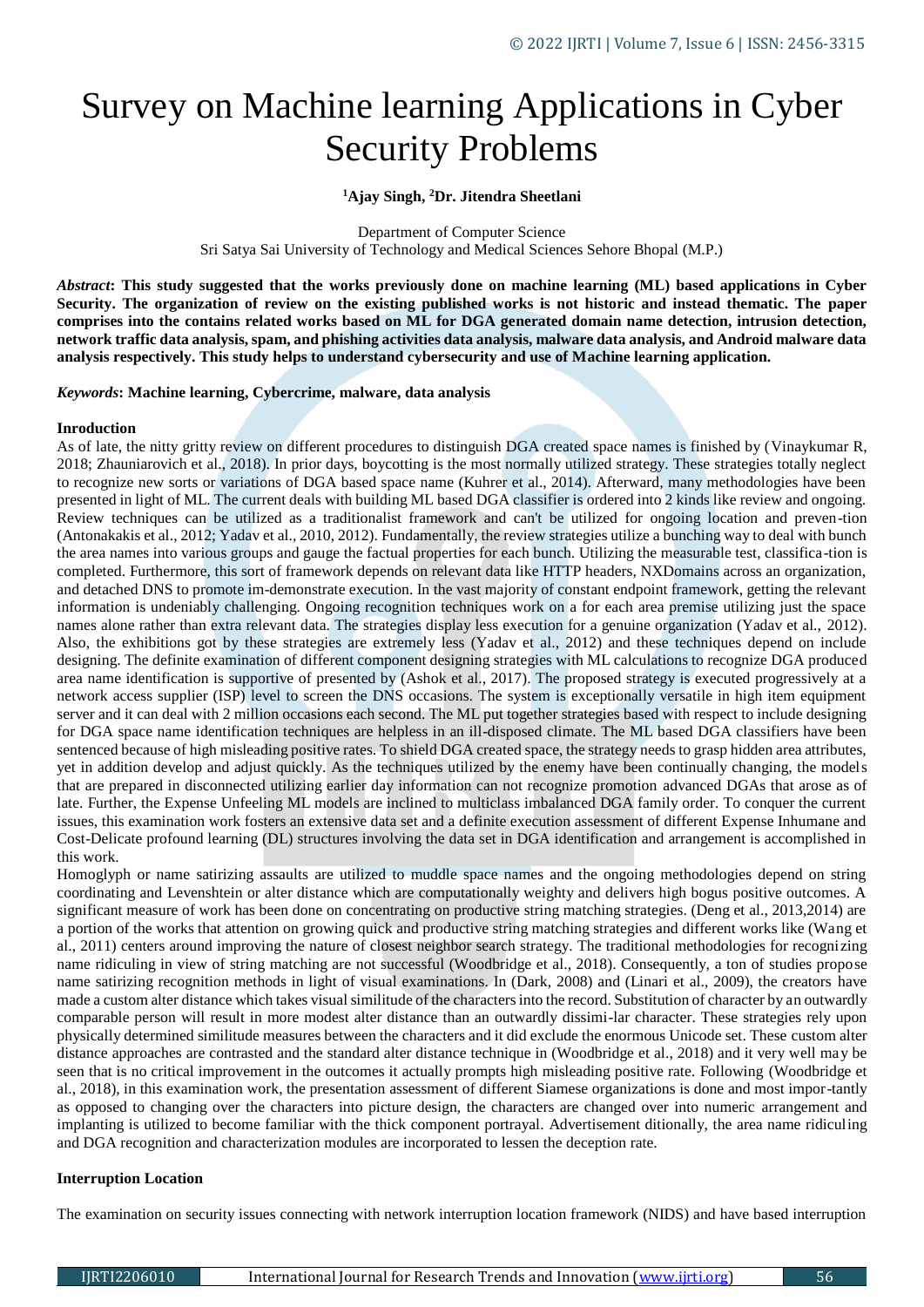recognition framework (HIDS) exists since the introduction of PC models. As of late, applying ML based answers for NIDS and HIDS are of prime interest among security analysts and subject matter experts. An itemized study on existing ML based arrangements are talked about exhaustively by (Mishra et al., 2018)

Business NIDS essentially utilize either factual measures or figured limits on highlight sets like bundle length, between appearance time, stream size, and other organization traffic boundaries to successfully show them inside a particular time-window (Mishra et al., 2018). They experience the ill effects of high pace of misleading positive and bogus negative alarms. A high pace of misleading negative alarms shows that the NIDS could neglect to identify goes after more as often as possible and a high pace of bogus positive cautions implies the NIDS could superfluously alarm when no assault is really occurring. Thus, these business arrangements are inadequate for present day assaults.

Self-learning framework is one of the powerful techniques to manage the current day at-tacks. This utilizations directed, semiadministered, and solo systems of ML to become familiar with the examples of different typical and noxious exercises with an enormous corpus of nor-mal and assault organization and host-level occasions. However different ML based arrangements are found in the writing, the relevance to business frameworks is in beginning phases. The current ML based arrangements yield high bogus positive rate with a high computational expense (Staudemeyer, 2015). This is on the grounds that ML classifiers become familiar with the attribute of basic TCP/IP includes locally.

An enormous investigation of scholastic exploration utilized the true standard benchmark information, KD-DCup 99 to work on the viability of interruption recognition rate. This informational index was utilized in KDDCup 98 and KDDCup 99 test. Absolutely, 24 sections were submitted in the KD-DCup 98, in that 3 winning passages utilized variations of choice tree (DT) to whom they showed just the peripheral insights importance in execution. The ninth winning section in the challenge utilized the 1-closest neighbor classifier. The principal massive contrasts execution was found somewhere in the range of seventeenth and eighteenth passages. This gathered that the initial 17 entries technique were vigorous and were profiled by (Staudemeyer, 2015). After the test, the majority of the distributed consequences of KDDCup 99 have utilized a few component engi-neering strategies for dimensionality decrease. While few investigations utilized specially constructed informational indexes, greater part utilized similar informational index for recently accessible ML classifiers.

Generally, a far reaching writing audit shows not very many examinations utilized current DL approaches for NIDS and the regularly utilized benchmark informational indexes for exploratory butt-centric ysis are KDDCup 99 and NSL-KDD (Javaid et al., 2016; Kim et al., 2016; Staudemeyer, 2015; Yin et al., 2017). The IDS in view of repetitive brain organization (RNN) outflanked other traditional ML classifiers in recognizing interruption and interruption type on the NSL-KDD informational collection (Yin et al., 2017). Two-level methodology was proposed for IDS in which the main level concentrates the ideal highlights utilizing scanty autoencoder (AE) in a solo manner and grouped utilizing softmax relapse (Javaid et al., 2016). The use of stacked AE was proposed for ideal component extraction in a solo manner where the supportive of presented strategy is totally non-symmetric and characterization was finished utilizing Arbitrary woodland (RF). Novel LSTM engineering was proposed and by displaying the organization traffic data in time series acquired better execution. The proposed technique performed very much contrasted with every one of the current strategies as well as KDDCup 98 and 99 test passages (Staudemeyer, 2015). However these DL put together techniques showed better execution with respect to the KDDCup 99 and NSL-KDD informational indexes, organization in business framework is in many cases restricted. The essential explanation is that the informational indexes are extremely old and in particular execution assessment of these structures is expected on different informational indexes. Another significant trademark is that this design can gain the elements from the crude organization pack-ets. Nonetheless, in the current investigations, the removed highlights are passed as contribution to become familiar with the attributes among authentic and noxious organization exercises. Following, in this work, the utilization of profound brain organizations (DNNs) is read up for NIDS and HIDS and the presentation of DNNs is assessed on different informational collections of NIDS and HIDS.

#### **Network Traffic Information Investigation**

The organization traffic is expanding dramatically. Recognizing and checking network traffic is of critical assignment towards distinguishing the pernicious exercises. As of late, the nitty gritty overview on different methods for network traffic investigation is finished by (Fadlullah et al., 2017).

Most usually utilized approaches are port based, signature based, and measurable fea-tures based network traffic distinguishing proof. Port based technique is the at first utilized strategy which depends on predefined explicit port numbers (Contact et al., 2013). The per-formance of port based strategy is extremely restricted in the present organization traffic distinguishing proof because of the explanation that the conventions are enlisted without the standard of port enrollments and the ports of conventions are dynamic in nature. From the year 2002 onwards, signature based technique was utilized. The marks are hexadecimal qualities or it tends to be an arrangement of strings which changes as per every application (Park et al., 2008). This is a straightforward strategy and the exhibition generally high when contrasted with the port based proto-col arrangement. The blunder rate is lesser than 10% and these techniques are more viable. At the point when detail of a convention changes or another one is planned, the time has come consuming to begin once again for tracking down significant marks. Profound parcel review (DPI) is another tech-nique utilized for network traffic grouping. nDPI is publically accessible which depends on DPI. This can recognize standard application successfully and creates issues with intriguing application and encoded applications. Measurable highlights and ML based arrangement is another strategy (Alshammari and Zincir-Heywood, 2007, 2008, 2009, 2011; Zuev and Moore, 2005). These are more well known lately. This depends on the measurable fea-tures in transmission of the traffic, for example, the time span between bundles, parcel size, rehashing design, etc. These highlights are then taken care of into old style ML calculations like Guileless Bayes (NB), DT, Backing vector machine (SVM), and Brain organization (NN) (Tan and Collie, 1997). These strategies can be executed continuously or close to constant, however the central issue is that the time and experience that we really want to choose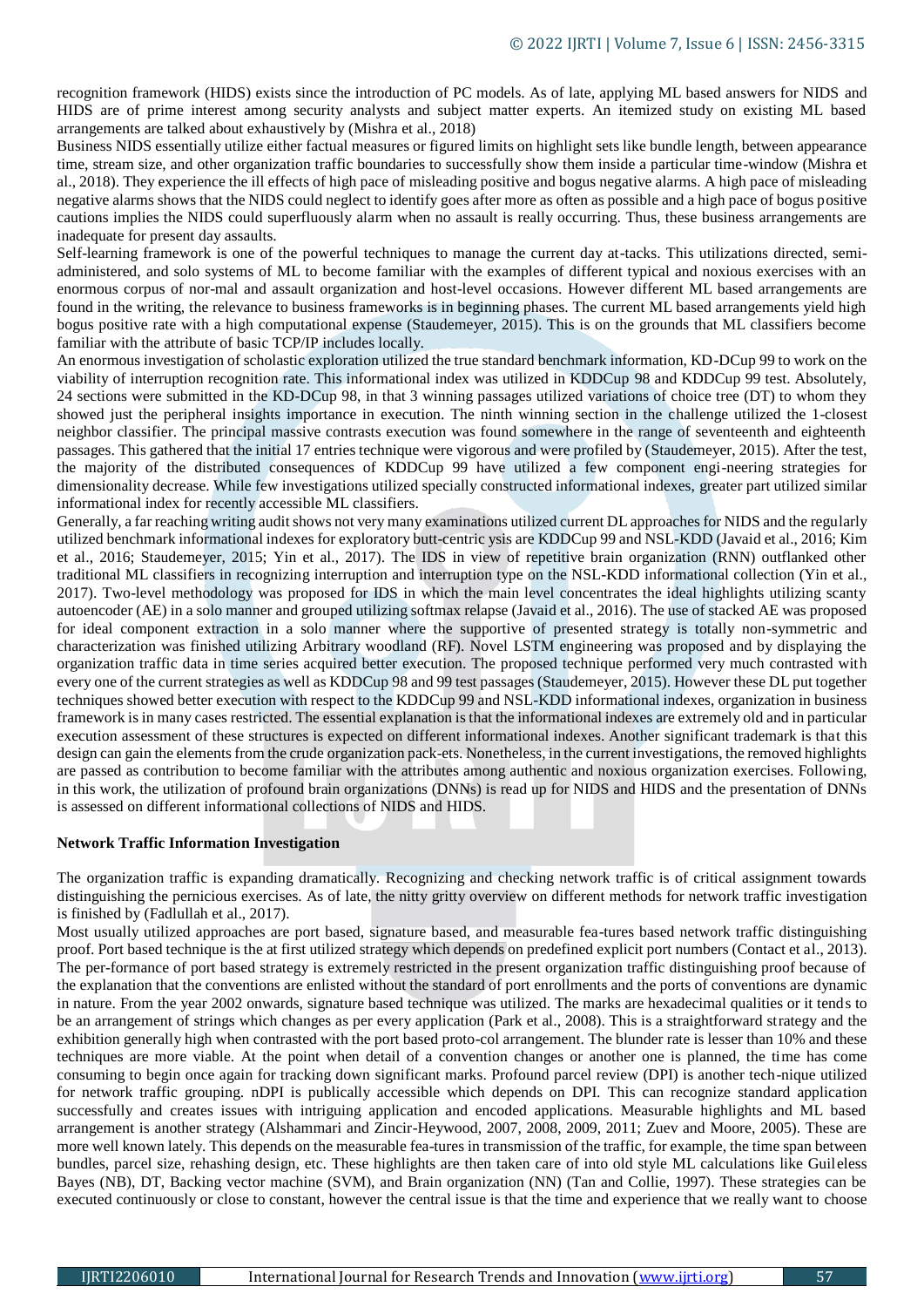the proper elements which is to be taken care of into ML calculation. The assaults connected with port maltreatment, arbitrary port utilization, and burrowing is expanding quickly step by step. These assaults are not completely ready to destroy which causes huge security issues in networks. These frameworks require broad space information and all the more critically they are not exact.

Lately, payload bytes data is passed into DL models (Wang, 2015). (Wang, 2015) showed the initial thousand bytes is adequate to recognize conventions successfully. In this writing, they gathered TCP stream information from inner organization and the full payload is removed from each bundle. Then, at that point, they joined the payload bytes for each TCP meeting. A byte is addressed by a number from 0 to 255. It was then standardized [0, 1] scale. The length of every payload grouping was 1,000. They got around 0.3 million records in the wake of pruning information for tests. The quantity of convention types in the information taken was 58. The completely extricated payloads of the parcels gathered were made into a picture design. This actually intends that, every byte was addressed as a pixel. DL has performed well in PC vision assignments and utilized something very similar to organize traffic examination (Wang, 2015). (Wang, 2015) proposes a technique for highlight extraction by utilizing stacked AE. The principal benefit of utilizing AE is that we can take care of both regulated and Spam and Phishing Exercises Information Examination solo information; obviously the marked information will give more exact highlights. Alongside that, the AE technique will accomplish the objective of dimensionality decrease moreover. Here the highlights are planned to new space and the repetitive data is likewise separated. This examination work contrasts from the past works in the accompanying focuses: (1) similar investigation of different DL designs and traditional ML calculations are completed for SSH traffic investigation (2) The mix of AE and DL structures system is proposed for application network traffic characterization, pernicious traffic arrangement, and noxious traffic location Spamming and phishing assaults are the most well-known security challenges we face in the present digital world. The current strategies for the spam and phishing recognition depend on boycotting and heuristics method. These techniques require human intercession to refresh assuming any new spam and phishing action happens. Additionally, these are totally wasteful in identifying new spam and phishing exercises. These methods can identify malevolent movement solely after the assault has happened. As of late, ML strategies have been utilized for spam and phishing movement discovery utilizing electronic mail (email) and uniform asset finder (URL) information investigation. These methodologies have the capacity to distinguish new sorts of spam and phishing assaults. The nitty gritty review of spam and phishing movement location utilizing email and URL information investigation is talked about exhaustively by (Almomani et al., 2013; Khonji et al., 2013; Mujtaba et al., 2017; Sahoo et al., 2017). Due to a large portion of the information of spam and phishing movement as messages, in this work the adequacy of different regular language handling (NLP) message portrayal techniques are planned to spam and phishing exercises portrayal to get familiar with the semantic, primary, and syntactic highlights naturally and following DL structures for ideal element extraction and grouping.

## **Malware Information Investigation**

Vindictive programming or malware keeps on representing a significant security worry in this computerized age as PC clients, partnerships, and state run administrations witness a dramatic development in malware assaults. Current malware identification arrangements take on static and dynamic investigation of malware marks and ways of behaving that are tedious and ineffectual in recognizing obscure malware. Ongoing malware utilizes polymorphic, transformative, and other shifty procedures to change the malware ways of behaving rapidly and to produce countless malware. Since new malware is overwhelmingly variations of existing malware, ML calculations are being utilized as of late to lead a viable malware investigation. As of late, the itemized overview on different ML strategies for malware examination is finished by (Ucci et al., 2018).

## **Malware Characterization utilizing Static Investigation**

A few security specialists have applied area level information on convenient exe-cutable (PE) for static malware recognition. As of now, examination of byte N-grams and strings are the two most usually involved strategies for static malware discovery without space level information. Notwithstanding, the N-gram approach is computationally costly and the exhibition is significantly exceptionally low (Raff et al., 2018b). It is frequently hard to apply area level information to extricate the important elements while building a ML

Malware Information Investigation model to recognize the malware and harmless records. This is because of the way that the Windows working framework (operating system) doesn't reliably force its own determinations and principles (Raff et al., 2017). Because of continually changing determinations and stan-dards occasionally, the malware recognition framework warrants corrections to meet future security necessities. To address this, (Anderson and Roth, 2018) has applied ML al-gorithms with the highlights got from parsed data of PE document. They embraced arranging of freethinker elements, for example, crude byte histogram and byte entropy histogram which was taken from (Saxe and Berlin, 2015), and moreover utilized string extraction. MalConv (Raff et al., 2018a) contrasted these old style ML models and the DL approach. They have made the informational index with highlights as well as crude documents and the related code openly accessible since DL models require more investigation and require further examination.

An old style completely associated network and RNN model of DL was generally utilized to distinguish malware with 300 bytes data from the PE header document (Raff et al., 2017). Consequently, (Kr<sup>∗</sup>c'al et al., 2018) has utilized convolutional brain organization (CNN) on countless byte long executables and got predictable outcomes across 2 unique tests in light of a past report (Raff et al., 2018b). Utilizing space level information, (Anderson and Roth, 2018) has separated a few highlights and showed that its exhibition is practically identical to the MalConv (Raff et al., 2018a) DL approach. The presentation of Malconv model was improved by making alteration to the current design (Krˇc'al et al., 2018). This exploration work accepts that the DL capacities have not been completely understood and this work proposes the utilization of Windows-Static-Cerebrum Droid (WSBD) model for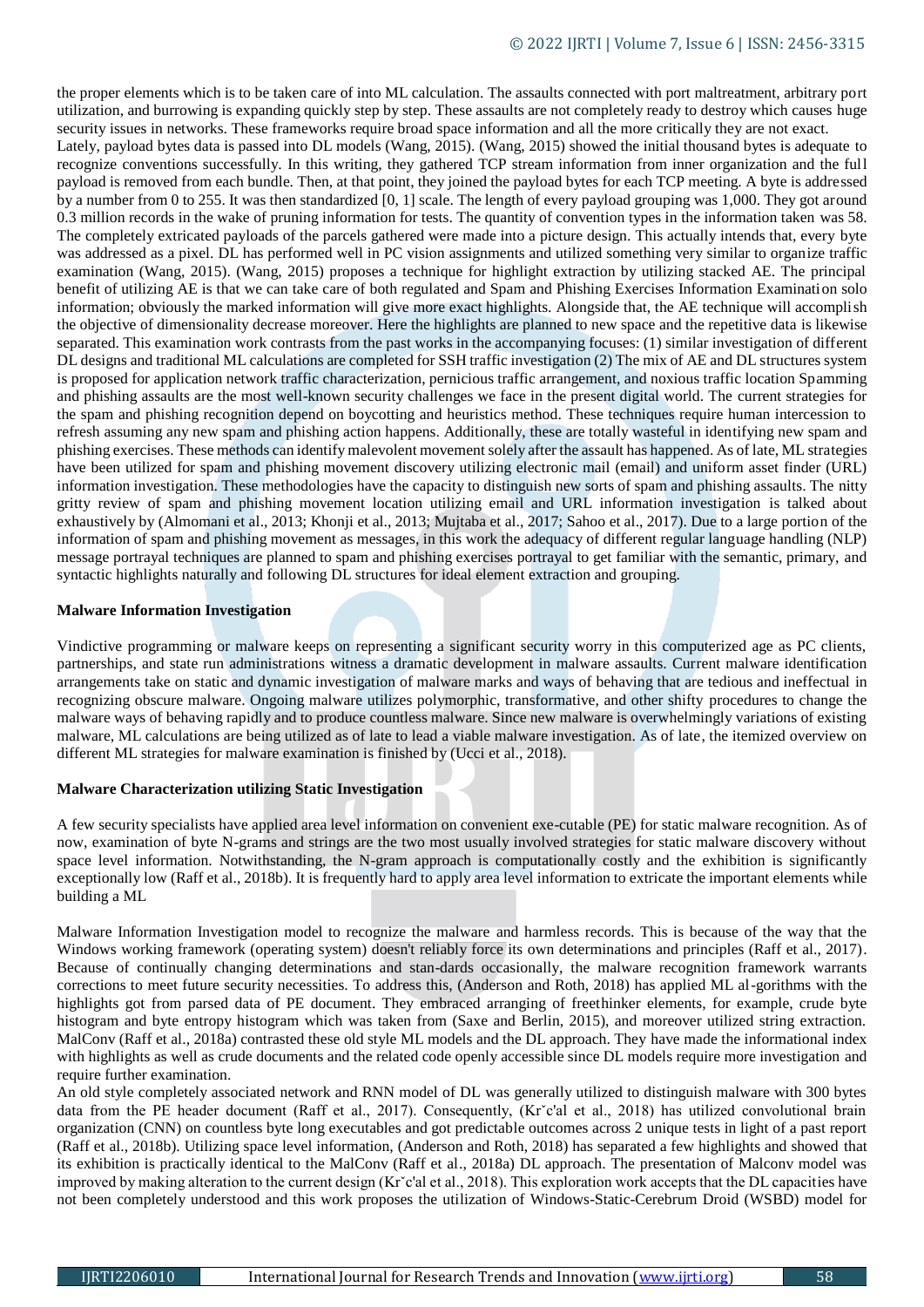## consolidating DL.

In this work, by utilizing WSBD, this examination work assesses the exhibition of seat checked models (Anderson and Roth, 2018), (Raff et al., 2018a), and (Krˇc'al et al., 2018) on the freely accessible informational index from (Anderson and Roth, 2018) alongside secretly gathered examples of harmless and malware. This exploration work presents a few variations of the current DL models from (Raff et al., 2018a) and (Krˇc'al et al., 2018). In advertisement dition, this examination work looks at the presentation of different old style ML classifiers on the space level elements got from (Anderson and Roth, 2018) utilizing DL strategies.

#### **Malware Order utilizing Dynamic Investigation**

Malware examination strategies in light of dynamic investigation are more strong to confusion techniques when contrasted with static examination. In (Tobiyama et al., 2016), highlights from 5 minutes Programming interface calls were separated and given to CNN for order utilizing dynamic examination. They utilized around 170 examples and got 0.96 for region under the bend (AUC) as the quality measure. In (Huang and Stirs up, 2016), shallow feedforward brain organization (FFN) with highlight sets of Programming interface calls were gotten from countless examples of harmless and malware that were gathered secretly. It performs well when contrasted with the current methodologies yet it comes up short on concentrate on the speed of execution which is significant for continuous organizations. In (Pascanu et al., 2015), explores different avenues regarding reverberation state organizations (ESNs) and RNN were led to get familiar with the language of malware. In the majority of the examinations, the ESNs performed well in contrast with RNN. In (Shibahara et al., 2016), tests were led to decide when to stop the malware execution concerning network correspondence. This technique has diminished the all out time taken by 67% contrasted and ordinary strategies. In (Kolosnjaji et al., 2016), the utilization of RNN and its variation long transient memory (LSTM) and CNN were utilized for malware order with Programming interface call long successions as highlights. The serious issue with the current strategies are that they require some investment to examine the ways of behaving during execution. In (Kolosnjaji et al., 2016), a mixture of CNN and RNN was utilized for malware order utilizing framework call arrangements. These framework calls were acquired from dynamic investigation and their technique was accounted for to outflank recently utilized calculations, for example, SVM and secret markov model (Well). Be that as it may, this exploration work recognizes the principal disadvantage as the inability to talk about the significance of execution time towards discovery of malware progressively. (Rhode et al., 2018), has proposed a technique in light of RNN with two unique informational indexes. They additionally assessed the presentation of other traditional ML classifiers. They had announced 94% precision with 5s execution time.

Many examination studies have looked at malware location procedures in view of static, dynamic, and crossover investigation. In (Damodaran et al., 2017), utilization of Well on both static and dynamic examination of capabilities and a near report on identification rates was led over a significant number of malware families. They detailed that unique examination by and large yielded the best identification rates. This examination work proposes Windows-Dynamic-Mind Droid (WDBD) model that assesses the viability of the different traditional ML calculations and DL designs to know which calculation is generally fitting for Windows malware arrangement. This exploration work utilizes two distinct informational collections that contain various quantities of malware and harmless examples that are caught during dif-ferent execution time.

Malware assaults are on the ascent and lately, new malware is effectively created as variations of existing malware from a known malware family. To defeat this issue, it is critical to gain proficiency with the comparative attributes of malware that can assist with characterizing it into its loved ones. A few examinations directed in (Nataraj, 2015) enjoy taken benefit of the way that most malware variations are comparable in structure, with advanced sign, and picture handling strategies utilized for malware order. They have changed the malware doubles into grayscale pictures and revealed that malware from the equivalent malware family is by all accounts very comparable in format and surface. Since picture handling methods require neither dismantling nor code execution, it is quicker in contrast with the static and dynamic investigation. The primary benefit of such a methodology is that it can deal with pressed malware and can chip away at different malware regardless of the operating system. Trial results have shown 98% grouping precision on an enormous malware data set and it is additionally strong to famous muddling strategies specifically, encryption. They have made benchmarked information, Malimg as open for additional examination.

Lately, the Malimg informational index is utilized to assess the adequacy of cutting edge ML calculations over old style ML calculations. Rather than following different sign and picture handling methods, the utilizations of DL calculations are changed into malware order utilizing Malimg informational collection (Agarap and Pepito, 2017; Rezende et al., 2018). In (Agarap and Pepito, 2017), they have applied the blend of SVM and DL architec-tures like CNN and RNN varieties. They have separated the informational collection arbitrarily into 80% for preparing and 20% for testing and guaranteed that the blend of GRU and SVM performed well in contrast with different strategies. As of late, (Rezende et al., 2018) did the point by point examination of various CNN models like ResNet-50, VGG16, VGG-19, and the exchange learning applied on both the Malimg and secretly gathered informational collection. This work proposes DeepImageMalDetect (DIMD) that use DL with picture process-ing approach for malware classification. The presentation of the proposed design is contrasted and the other DL models and old style ML classifiers. This multitude of techniques are assessed on the benchmark informational index and furthermore the presentation of those strategies are displayed on the as of late gathered private malware tests. As the utilization of cell phones flood past the PCs (Pc's), the malware authors additionally went with the same pattern, concentrating making malware for the cell phones. The long known security components of Pc's, like interruption discovery framework (IDS), firewalls, encryption antivirus, and other endpoint put together safety efforts with respect to Android cell phones are simply starting to be presented. This adds to the simplicity of spreading malware on the cell phones than the Pc's. As of late, applying ML ways to deal with the examination and classification of Android malware has turned into a functioning area of exploration. As of late, the definite overview of different ML strategies for Android malware investigation is finished by (Suarez-Tangil et al., 2014).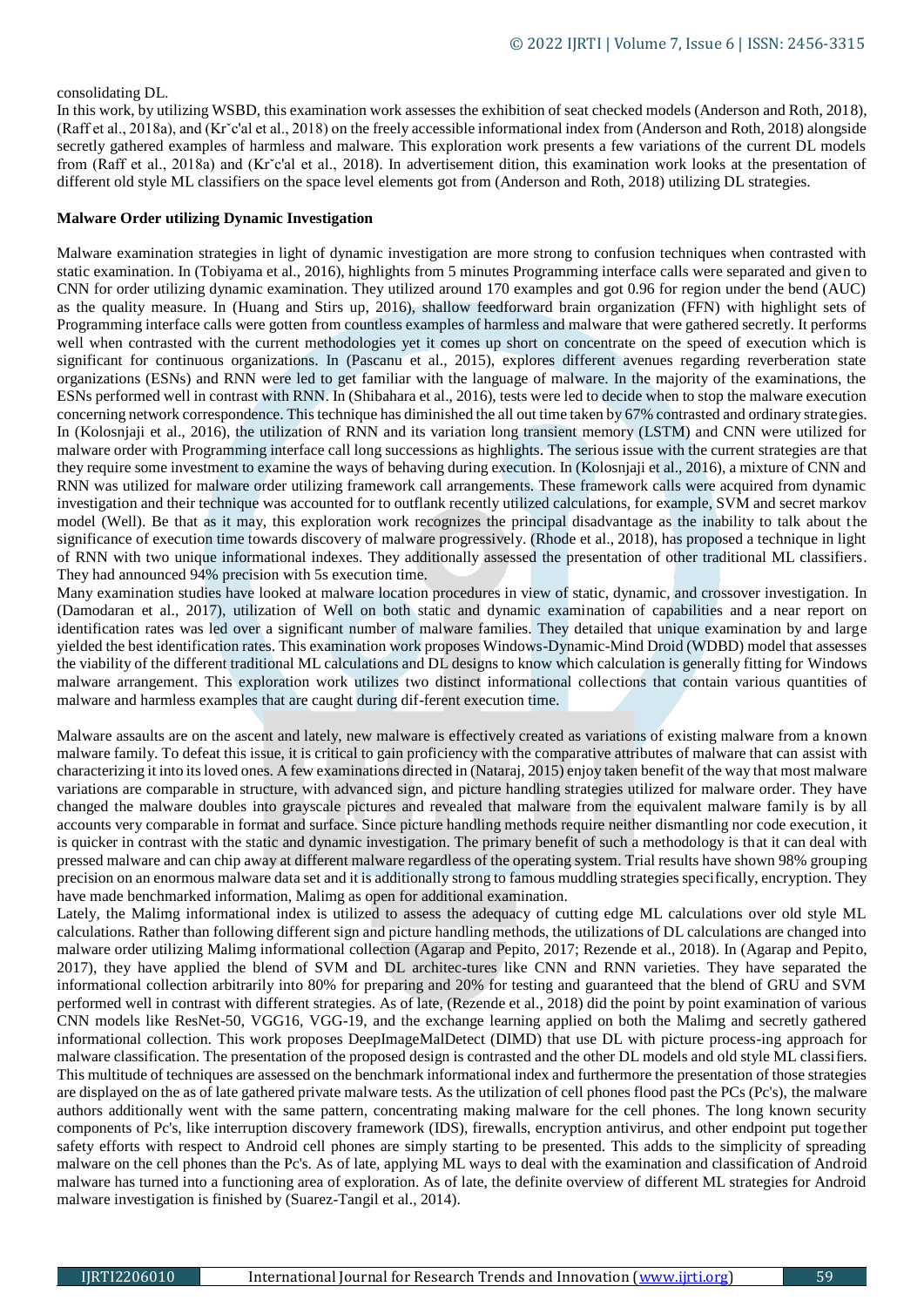In the Android applications, a record named AndroidManifest.xml characterizes every one of the consents and the Programming interface calls made by the comparing application (Oberheide and Mill operator, 2012). Most work in static examination depends on AndroidManifest.xml record for elements, for example, authorization and Programming interface calls. Notwithstanding these two elements, other meta-information highlights, for example, adaptation name, form number, distributer name and so on have been utilized (Urcuqui-L'opez and Cadavid, 2016). A static examination system has been presented for the identification of pernicious ways of behaving by involving authorizations as elements with six ML classifiers (Urcuqui-L'opez and Cadavid, 2016). To perceive how we can improve the Android malware discovery rate, this exploration works has utilized similar informational index in this work.

Most work in unique examination of Android malware utilized framework call occasions at portion level as highlights. For instance, the techniques (Isohara et al., 2011; Xie et al., 2010) guaranteed that the framework calls are more powerful with the investigations that dissected 230 applications utilizing a model. Moreover, the model framework made more progress in de-tecting the vindictive examples of obscure applications. As of late, (Egele et al., 2012) studied the dynamic malware investigation strategies utilized in the previous years. (Bente et al., 2012), proposed correlative procedure called as Reliable, Setting related Inconsistency De-tection for Cell phones (TCADS) that utilized comparable arrangement of highlights of Andromaly with the trust and setting related data. However TCADS itself showed a sensible compelling security instrument for Android malevolent applications, it totally bombed when it was tried on genuine climate. (Kim et al., 2012), involved comparative elements as of Andromaly to distinguish the vindictive exercises in cloud foundation of cell phones. (Dini et al., 2012), utilized a blend of both the framework calls and comparative highlights of Andromaly.

All of the previously mentioned investigations were done exclusively on few harmless and malware applications. (Amos et al., 2013) had shown enormous scope investigation of ML classifiers on huge number of genuine applications. What's more, the creators proposed Framework for Consequently Preparing and Assessing Android Malware Classifiers (STREAM) climate for col-lection of component vector. The bundle runs Android investigate span (adb) scripts in Linux operating system to lead robotized examination of harmless and malware applications. To proceed with additional re-search, STREAM bundle gives informational collection (both preparation and testing highlight vectors) in Quality Connection Document Arrangement (ARFF) design. Utilizing WEKA device, the creators had the option to accomplish exactness in the reach 70-81.25% with the static ML classifiers specifically, RF, NB, Multi-facet Perceptron (MLP), Bayes net, LR, and J48. They revealed 81.25% malware discovery rate by utilizing Bayes net. This work expands the examination work of (Amos et al., 2013) by utilizing LSTM.

Towards DL based Android malware discovery, Droid-Sec (Yuan et al., 2014) device was presented. Creators announced DL techniques are appropriate for Android malware classifica-tion in contrast with static ML classifier with complete 202 highlights from 3 classifications like consent, touchy Programming interface, and dynamic way of behaving in static and dynamic examination. The outcomes showed 96.5% exactness involving DNN in genuine Android malware identification task. Fur-ther, they proposed Droid Detector (Yuan et al., 2016) in view of the past examination and utilized static ML and DL classifier with the harmless informational collection from 20,000 harmless applications and 1,760 malware applications from Contagio People group and Genome Task. It accomplished 96.76% as the most elevated exactness involving DL with 192 highlights in static and dynamic investigation. In (McLaughlin et al., 2017), study extricated opcode succession portrayal from .apk records and passed to the implanting layer to become familiar with the semantic data among them and again passed into DL layers to gain proficiency with the ideal component portrayal. Following, in this work, the adequacy of DL and ML calculations are read up for Android malware location.

## **References**

- 1. Vinayakumar, R., Soman, K. P., Poornachandran, P., & Sachin Kumar, S. (2018). Evaluating deep learning approaches to characterize and classify the DGAs at scale. Journal of Intelligent & Fuzzy Systems, 34(3), 1265-1276.
- 2. Vinayakumar, R., Soman, K. P., Poornachandran, P., & Sachin Kumar, S. (2018). Evaluating deep learning approaches to characterize and classify the DGAs at scale. Journal of Intelligent & Fuzzy Systems, 34(3), 1265-1276.
- 3. Vinayakumar, R., Soman, K. P., & Poornachandran, P. (2018). Evaluating deep learning approaches to characterize and classify malicious URLs. Journal of Intelligent & Fuzzy Systems, 34(3), 1333-1343.
- 4. Vinayakumar, R., Soman, K. P., Poornachandran, P., & Sachin Kumar, S. (2018). Detecting Android malware using long short-term memory (LSTM). Journal of Intelligent & Fuzzy Systems, 34(3), 1277-1288.
- 5. Vinayakumar, R., Soman, K. P., & Poornachandran, P. (2017). Evaluation of recurrent neural network and its variants for intrusion detection system (ids). International Journal of Information System Modeling and Design (IJISMD), 8(3), 43-63.
- 6. Vinayakumar, R., & Soman, K. P. (2018). DeepMalNet: Evaluating shallow and deep networks for static PE malware detection. ICT Express, 4(4), 255-258. 303 List of Publications based on the research work
- 7. Vinayakumar, R., Soman, K. P., Poornachandran, P., Mohan, V. S., & Kumar, A. D. (2019). ScaleNet: Scalable and Hybrid Framework for Cyber Threat Situational Awareness Based on DNS, URL, and Email Data Analysis. Journal of Cyber Security and Mobility, 8(2), 189-240.
- 8. Vinayakumar, R., Alazab, M., Soman, K. P., Poornachandran, P., & Venkatraman, S. (2019). Robust Intelligent Malware Detection Using Deep Learning. IEEE Access, 7, 46717-46738.
- 9. Vinayakumar, R., Alazab, M., Soman, K. P., Poornachandran, P., Al-Nemrat, A., & Venkatraman, S. (2019). Deep Learning Approach for Intelligent Intrusion Detection System. IEEE Access, 7, 41525-41550.
- 10. Vinayakumar, R., Soman, K. P., & Poornachandran, P. (2019). A Comparative Analysis of Deep Learning Approaches for Network Intrusion Detection Systems (N-IDSs): Deep Learning for N-IDSs. International Journal of Digital Crime and Forensics (IJDCF), 11(3), 65-89.